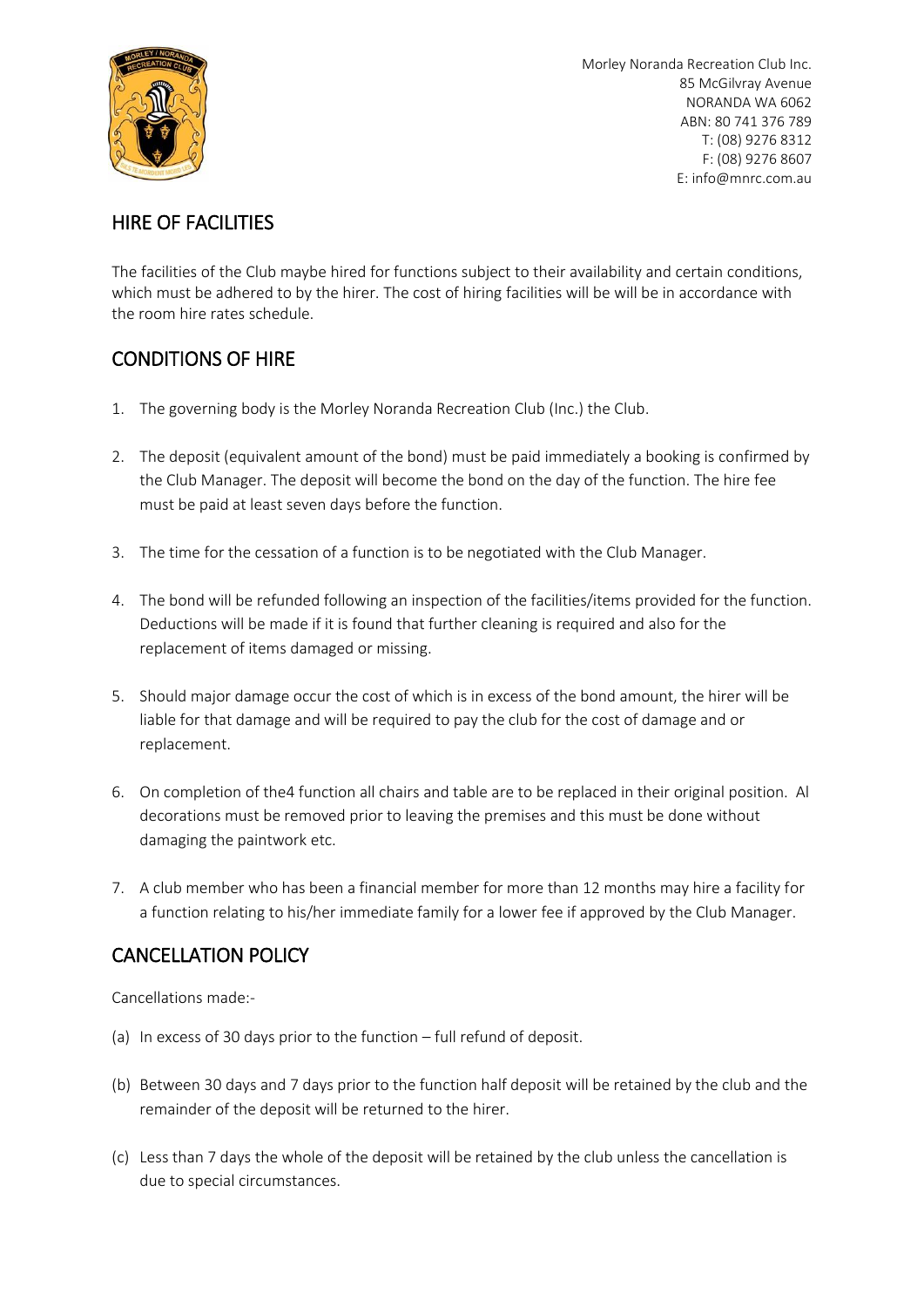

## LIQUOR ACT

The hirer agrees to assist the Club to comply with the requirements of the Liquor Act – including the responsible serving of alcohol, i.e. no service of alcohol to intoxicated persons or underage guests.

Drinks purchased outside the premises are not permitted to be consumed on the club premises without prior written approval of the Club.

### SUPERVISION OF GUESTS

The hirer agrees to be responsible for their guests at all times.

The Club and staff reserve the right to exclude and if necessary remove from the premises any person not conforming with the Act or with Club rules.

The Bowling greens are not licenses areas and therefore alcohol must be made with the Manager. The guests are to be under supervision of a member of the Bowling Club at all times they are on the greens.

I agree to these terms and conditions:

\_\_\_\_\_\_\_\_\_\_\_\_\_\_\_\_\_\_\_\_\_\_\_\_\_\_\_\_\_\_

\_\_\_\_\_\_\_\_\_\_\_\_\_\_\_\_\_\_\_\_\_\_\_\_\_\_\_\_\_\_

\_\_\_\_\_\_\_\_\_\_\_\_\_\_\_\_\_\_\_\_\_\_\_\_\_\_\_\_\_\_

SIGNATURE OF HIRER

NAME OF HIRER

DATE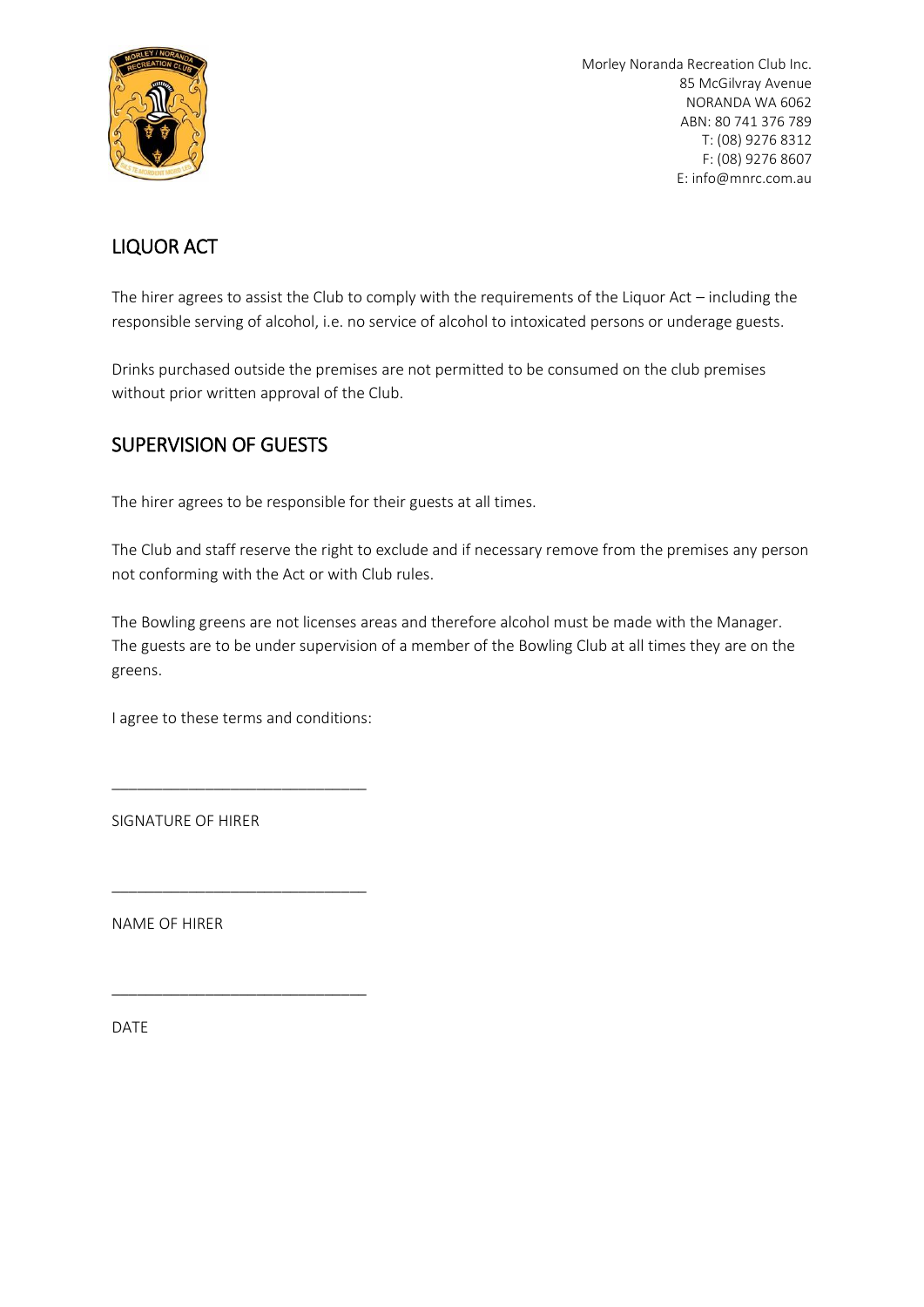

## HIRE APPLICATION

| APPLICANT NAME:           |  |
|---------------------------|--|
| NAME OF ORGANISATION:     |  |
| ADDRESS:                  |  |
| EMAIL:                    |  |
|                           |  |
| <b>CONTACT NUMBER:</b>    |  |
| <b>FUNCTION TYPE:</b>     |  |
| DATE OF EVENT:            |  |
| START/FINISH TIME:        |  |
| <b>FUNCTION SPACE:</b>    |  |
| SPECIAL INSTRUCTIONS:     |  |
| SOCIAL BOWLS (YES OR NO): |  |
| <b>INVOICE NUMBER:</b>    |  |
| <b>NUMBER OF GUESTS:</b>  |  |

#### BANK DETAILS FOR BOND RETURN

BSB: \_\_\_\_\_\_\_\_\_\_\_\_\_\_\_\_\_\_\_\_\_\_\_\_\_\_ ACCOUNT NUMBER: \_\_\_\_\_\_\_\_\_\_\_\_\_\_\_\_\_\_\_\_\_\_\_\_\_\_\_\_\_\_\_\_\_

*DIRECT DEPOSITS CAN BE MADE INTO MORLEY NORANDA RECREATION CLUB, REMITTANCE ADVICES ARE TO BE EMAILED TO [ADMIN@MNRC.COM.AU](mailto:ADMIN@MNRC.COM.AU) FOR CONFIRMATION, PLEASE USE THE INVOICE REFERENCE NUMBER IN THE REFERENCE FIELD.*

*BSB: 633-000 AC: 125 924 902 INVOICE:*